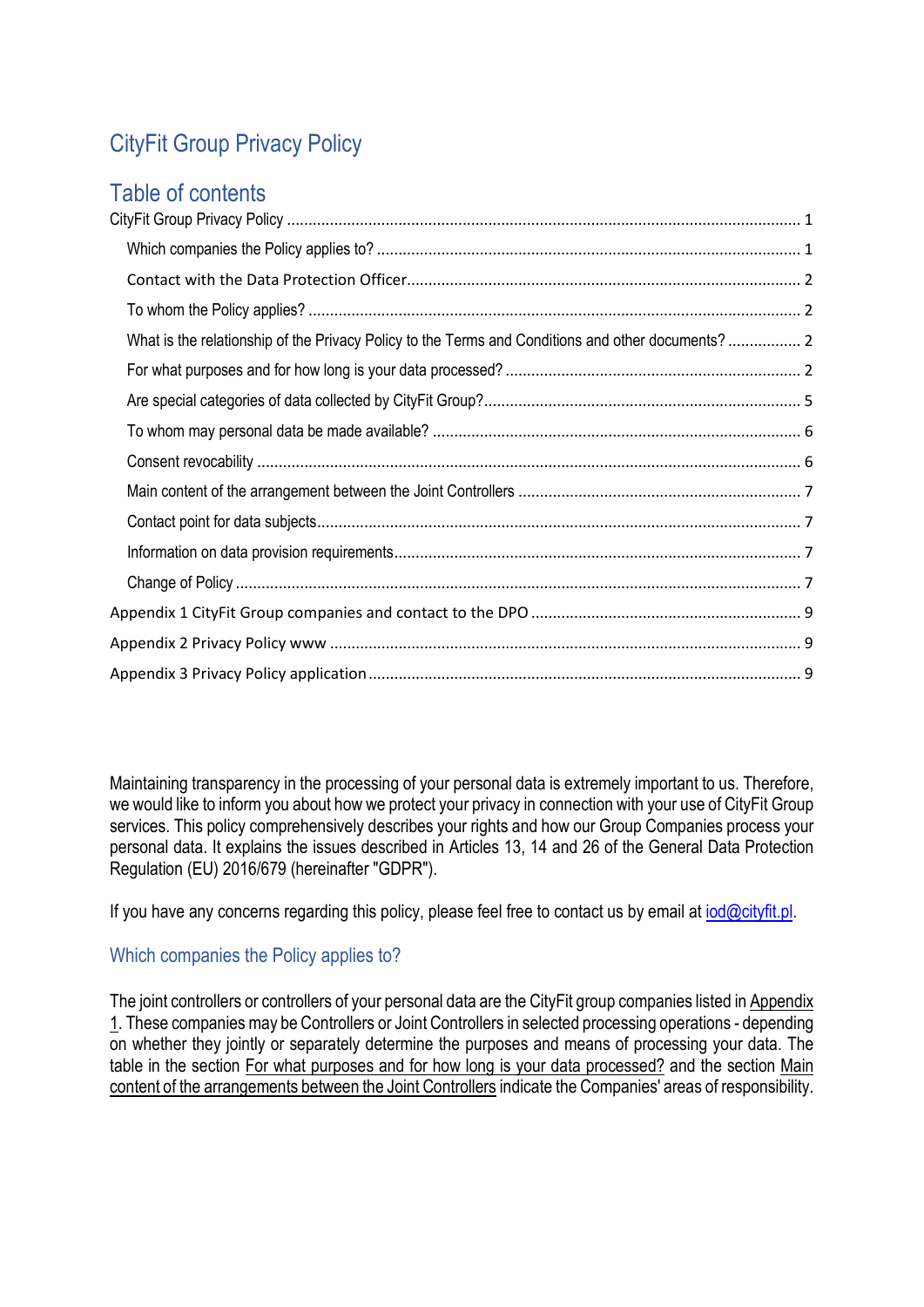#### <span id="page-1-0"></span>Contact with the Data Protection Officer

In matters related to personal data protection, you may contact the Data Protection Officer (Jacek Grabowski), the Deputy Data Protection Officers, or the person responsible for personal data protection at the e-mail address indicated in Appendix 1. If you wish to contact a specific data controller, you may use Appendix 1. However, we recommend that you use the contact point indicated in the section Contact point for data subjects.

#### <span id="page-1-1"></span>To whom the Policy applies?

This Privacy Policy is addressed to individuals who:

- 1. wish to register and become members of CityFit Group fitness clubs or are members,
- 2. use the cityfit.pl website and CityFit application,
- 3. are patients of CityFit Med sp. z o.o;
- 4. contact CityFit Group companies in order to send them an enquiry, a complaint or a request,
- 5. enter CityFit clubs.

# <span id="page-1-2"></span>What is the relationship of the Privacy Policy to the Terms and Conditions and other documents?

This Policy is in addition to the Terms and Conditions of CityFit Club and other rules and regulations regarding services provided by CityFit Group. In these regulations, when we write about Privacy Policy we mean this document. This means that, in matters relating to the processing of personal data, the provisions of this Policy shall apply before the provisions contained in the service regulations.

We also have a second type of document - detailed privacy policies for our specific activities. For example, we have described detailed rules on data processing on the website and in the application in the appendices, including the use of cookies and profiling for online marketing purposes. The appendices describe the processing in the areas indicated in greater detail and therefore they have precedence over this Policy.

| Purpose                                                                                     | Description                                                                                                                                  | Legal basis                                                     | Processing period                                                                                                                                                                                                                  |
|---------------------------------------------------------------------------------------------|----------------------------------------------------------------------------------------------------------------------------------------------|-----------------------------------------------------------------|------------------------------------------------------------------------------------------------------------------------------------------------------------------------------------------------------------------------------------|
| Provision of<br>services in fitness<br>clubs as described<br>in the terms and<br>conditions | Creating a profile,<br>purchasing<br>membership and<br>personal training,<br>managing payments,<br>history of visits to the<br>Club          | Performance of the<br>contract (Art. $6(1)(b)$<br>GDPR)         | 6 years from the end of the<br>year in which the contract<br>expired or was terminated<br>or, in the case of an<br>uncompleted registration (no<br>registration fee), 30 days<br>from the cessation of the<br>registration process |
| Fulfilment of a legal<br>obligation                                                         | Compliance with legal<br>obligations, such as<br>the need to issue<br>invoices or send data<br>at the request of the<br>relevant authorities | Fulfilment of a legal<br>obligation (Article<br>$6(1)(c)$ GDPR) | In accordance with the<br>periods required by law, as a<br>rule 6 years from the end of<br>a calendar year, starting<br>from the next year in which<br>the event giving rise to the<br>legal obligation occurred                   |

#### <span id="page-1-3"></span>For what purposes and for how long is your data processed?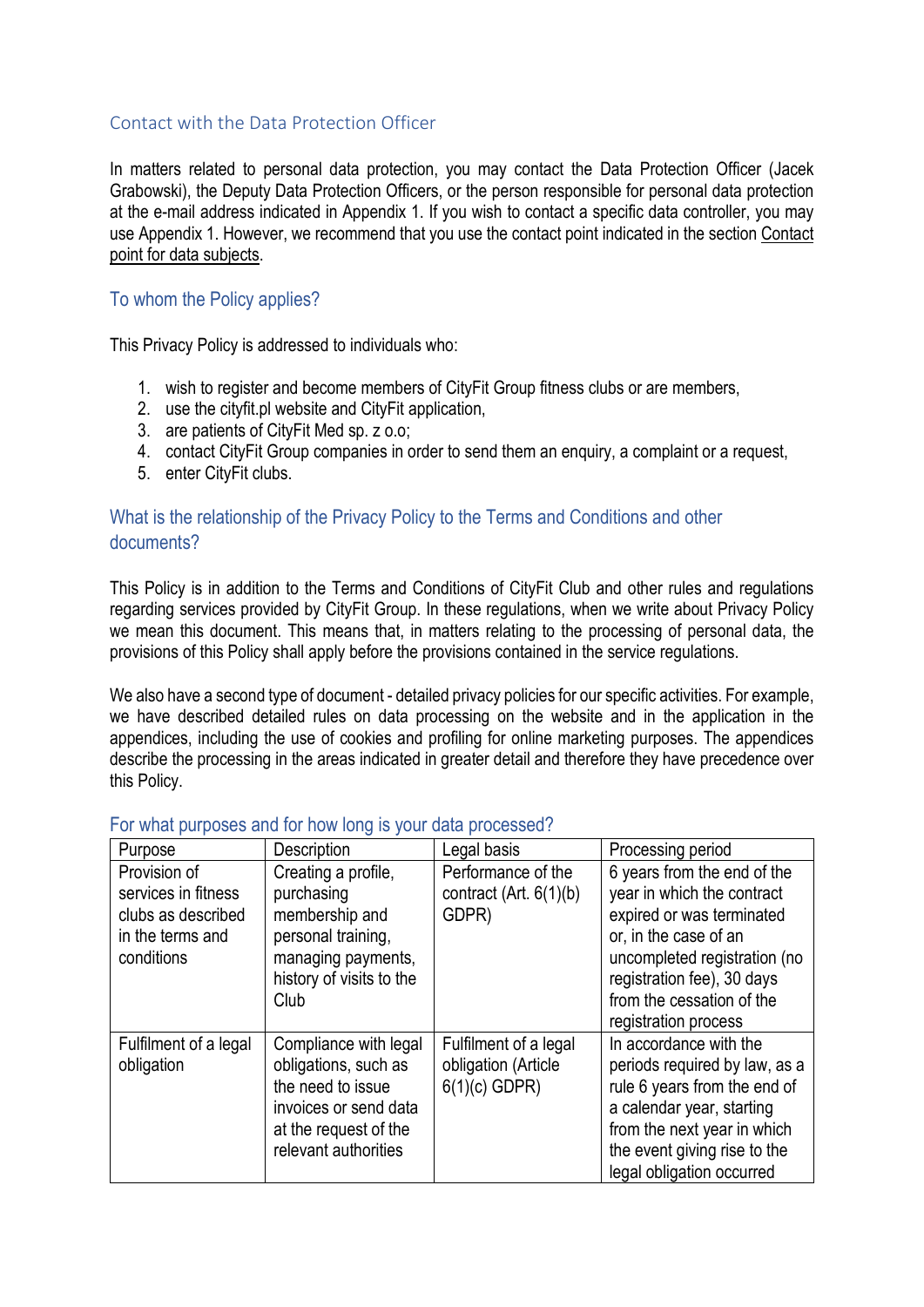| Communication                      | Enabling the Joint                           | Legitimate interests of                  | Until the objection is                                      |
|------------------------------------|----------------------------------------------|------------------------------------------|-------------------------------------------------------------|
| related to                         | Controllers to remind                        | the Joint Controllers                    | accepted and no longer than                                 |
| purchased or                       | of appointments,                             | (Article 6(1)(f) GDPR)                   | 6 years after the purpose for                               |
| terminating services               | services purchased or                        |                                          | which the data was collected                                |
|                                    | running out of time,                         |                                          | has ceased to exist                                         |
|                                    | information about                            |                                          |                                                             |
|                                    | competitions and                             |                                          |                                                             |
|                                    | contests and their                           |                                          |                                                             |
|                                    | organization                                 |                                          |                                                             |
| Maintaining good                   | Making it possible for                       | Legitimate interests of                  | Until the objection is raised                               |
| relations with the                 | Co-administrators to                         | the Joint Controllers                    |                                                             |
| Club members                       | maintain good                                | (Article 6(1)(f) GDPR)                   |                                                             |
|                                    | relations with the Club                      |                                          |                                                             |
|                                    | members, i.e. by                             |                                          |                                                             |
|                                    | giving wishes by                             |                                          |                                                             |
|                                    | phone, by email, by                          |                                          |                                                             |
|                                    | app or by mail,                              |                                          |                                                             |
|                                    | sending incentives,                          |                                          |                                                             |
|                                    | gift on the occasion of                      |                                          |                                                             |
|                                    | birthdays, holidays,                         |                                          |                                                             |
|                                    | anniversaries and                            |                                          |                                                             |
|                                    | other events (such as                        |                                          |                                                             |
|                                    | sports achievements<br>or wins in            |                                          |                                                             |
|                                    | competitions).                               |                                          |                                                             |
|                                    |                                              |                                          |                                                             |
|                                    |                                              |                                          |                                                             |
| Handling complaints                | Handling complaints                          | The legitimate                           | Until the statute of limitations                            |
| and enquiries                      | on matters related to                        | interests of the Joint                   | for claims, i.e. in principle no                            |
|                                    | the provision and                            | Controllers (Article                     | longer than 6 years                                         |
|                                    | charging of services,                        | $6(1)(f)$ GDPR) or the                   |                                                             |
|                                    | the functioning of the                       | performance of the                       |                                                             |
|                                    | website and                                  | contract by the Joint                    |                                                             |
|                                    | applications, as well                        | Controllers (Article                     |                                                             |
|                                    | as handling other                            | $6(1)(b)$ GDPR)                          |                                                             |
|                                    | requests, queries and<br>communications e.g. |                                          |                                                             |
|                                    | on social media                              |                                          |                                                             |
| Satisfaction survey                | Determining the                              | Legitimate interests of                  | 6 years from the date of the                                |
|                                    | quality of service and                       | the Joint Controllers                    | satisfaction survey or until                                |
|                                    | the level of                                 | (Article 6(1)(f) GDPR)                   | an objection is received                                    |
|                                    | satisfaction of the                          |                                          |                                                             |
|                                    | Joint Controllers'                           |                                          |                                                             |
|                                    | customers with the                           |                                          |                                                             |
|                                    | products and services                        |                                          |                                                             |
|                                    | offered                                      |                                          |                                                             |
| Monitoring                         | Ensuring security of                         | The legitimate                           | No longer than 3 months                                     |
|                                    | persons and property                         | interests of the Joint                   | from the date of registration                               |
|                                    | in CityFit clubs                             | Controllers (Article                     | of the event                                                |
|                                    |                                              | $6(1)(f)$ GDPR)                          |                                                             |
| Statistical analysis<br>of web and | Conducting analysis<br>on how the            | The legitimate<br>interests of the Joint | Storage periods for cookies<br>and similar technologies are |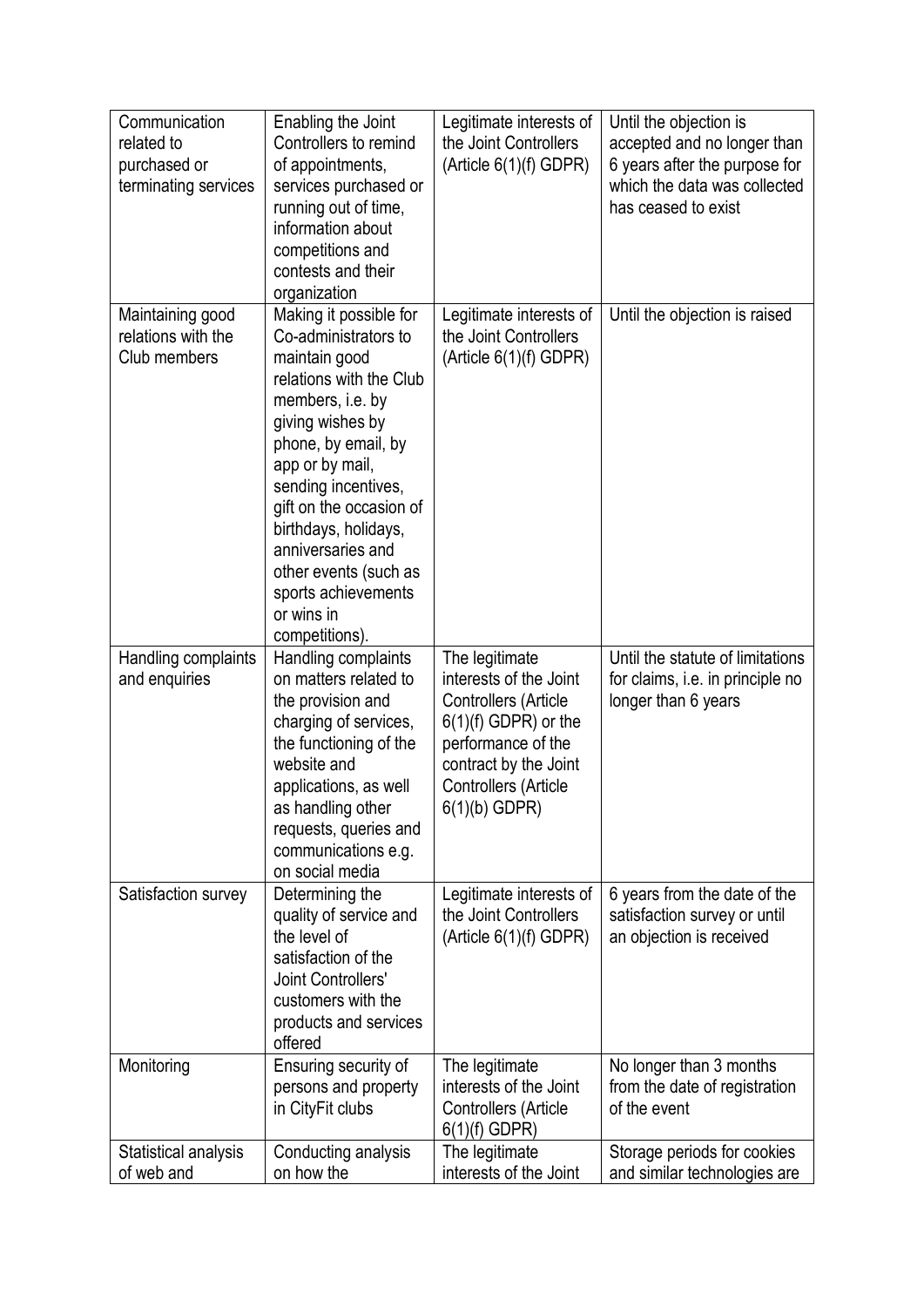| application users<br>behaviour             | website/application is<br>used and making<br>corrections or<br>improvements                                                                                                                                                                                                                                                                                                    | Controllers (Article<br>$6(1)(f)$ of the GDPR)<br>in relation to the<br>consent given<br>pursuant to Article<br>173 of the<br>Telecommunications<br>Act                                             | indicated in the appendices<br>to the website and<br>applications                                                                |
|--------------------------------------------|--------------------------------------------------------------------------------------------------------------------------------------------------------------------------------------------------------------------------------------------------------------------------------------------------------------------------------------------------------------------------------|-----------------------------------------------------------------------------------------------------------------------------------------------------------------------------------------------------|----------------------------------------------------------------------------------------------------------------------------------|
| Profiling for online<br>marketing purposes | Enabling the Joint<br>Controllers to tailor<br>the marketing offer to<br>the member's profile                                                                                                                                                                                                                                                                                  | The legitimate<br>interests of the Joint<br>Controllers (Article<br>$6(1)(f)$ of the GDPR)<br>in relation to the<br>consent given<br>pursuant to Article<br>173 of the<br>Telecommunications<br>Act | Storage periods for cookies<br>and similar technologies are<br>indicated in the appendices<br>to the website and<br>applications |
| Pursuit or defence<br>of claims            | Determining, pursuing<br>and defending against<br>civil law claims in the<br>course of the<br>business activity by<br>the Joint Controllers,<br>handling insurance-<br>related processes,<br>ensuring the security<br>of IT systems                                                                                                                                            | The legitimate<br>interests of the Joint<br>Controllers (Article<br>$6(1)(f)$ of the GDPR)                                                                                                          | Until the statute of limitations<br>for claims, i.e. in principle no<br>longer than 6 years                                      |
| Marketing                                  | Marketing may be<br>carried out through<br>e.g. a newsletter sent<br>to an email address.<br>notifications on the<br>phone and in the<br>application (also<br>through systems that<br>transmit marketing<br>messages<br>automatically) and<br>may concern the<br>services of the Joint<br>Controllers or of a<br>specific Controller.<br>Marketing may use<br>geolocation data | Consent (Article<br>$6(1)(a)$ GDPR)                                                                                                                                                                 | Until the consent is<br>withdrawn                                                                                                |
| Profiling for<br>marketing purposes        | Combining<br>information about<br>your behaviour and<br>preferences to                                                                                                                                                                                                                                                                                                         | Consent (Article<br>$6(1)(a)$ GDPR)                                                                                                                                                                 | Until the consent is<br>withdrawn                                                                                                |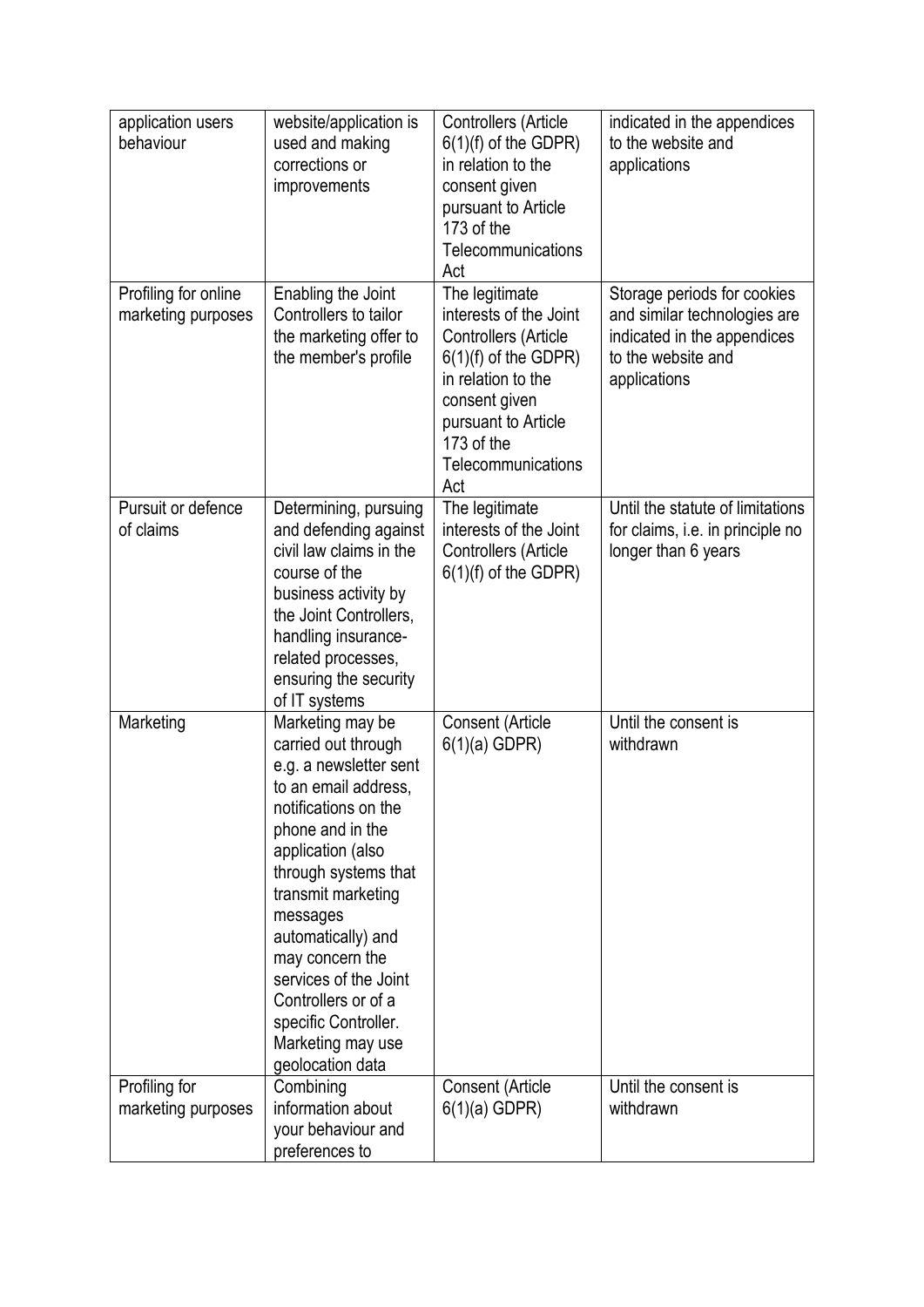|                                                                            | personalise marketing                                                                                                                                                                                                                     |                                                                                                                                                                                                                                                                                 |                                                                                                                                                                                              |
|----------------------------------------------------------------------------|-------------------------------------------------------------------------------------------------------------------------------------------------------------------------------------------------------------------------------------------|---------------------------------------------------------------------------------------------------------------------------------------------------------------------------------------------------------------------------------------------------------------------------------|----------------------------------------------------------------------------------------------------------------------------------------------------------------------------------------------|
|                                                                            | messages                                                                                                                                                                                                                                  |                                                                                                                                                                                                                                                                                 |                                                                                                                                                                                              |
| Traditional<br>marketing                                                   | Sending marketing<br>messages by post                                                                                                                                                                                                     | The legitimate<br>interests of the Joint<br>Controllers (Article<br>$6(1)(f)$ of the GDPR)                                                                                                                                                                                      | Until an objection is raised                                                                                                                                                                 |
| Internal<br>administrative<br>purposes, including<br>statistical purposes. | To compile statistics<br>based on the<br>collected personal<br>data, to develop and<br>improve the services<br>of the Joint<br>Controllers                                                                                                | The legitimate<br>interests of the Joint<br>Controllers (Article<br>$6(1)(f)$ of the GDPR)                                                                                                                                                                                      | The period for which the<br>Joint Controllers process<br>personal data for any other<br>purpose, for no longer than<br>6 years after the purpose for<br>which it was collected has<br>ceased |
| Provision of<br>physiotherapy<br>services                                  | The services are<br>provided by Zakład<br>Leczniczy "Centrum<br>Rehabilitacji", which is<br>operated by CityFit<br>Med sp. z o.o., and<br>with regard to these<br>services CityFit Med<br>sp. z o.o. is a<br>separate data<br>controller. | Fulfilment of a legal<br>obligation (Article<br>$6(1)(c)$ of the GDPR<br>and Article 9(2)(h) of<br>the GDPR) - in<br>connection with<br>Article 3(1) of the Act<br>on Medical Activity<br>and Article 24 of the<br>Act on Patients'<br><b>Rights and Patients'</b><br>Ombudsman | Period of retention of<br>medical records prescribed<br>by law (generally: 20 years<br>after the last entry)                                                                                 |
| Provision of<br>physiotherapy<br>services - archiving<br>of records        | Fulfilment of<br>obligations regarding<br>the archiving of<br>medical records<br>(CityFit Med sp. z o.o.<br>is a separate data<br>controller)                                                                                             | Fulfilment of a legal<br>obligation (Article<br>$6(1)(c)$ of the GDPR<br>and Article 9(2)(h) of<br>the GDPR) - in<br>connection with<br>Article 3(1) of the Act<br>on Medical Activity<br>and Article 24 of the<br>Act on Patients'<br><b>Rights and Patients'</b><br>Ombudsman | Period of retention of<br>medical records prescribed<br>by law (generally: 20 years<br>after the last entry)                                                                                 |

<span id="page-4-0"></span>Are special categories of data collected by CityFit Group?

One of the companies - CityFit Med sp. z o.o. collects and processes health-related data contained in medical records. It operates in this area independently of the other Joint Controllers.

It may also be the case that, in order to comply with health-related legislation, CityFit Group may start collecting data, for example, on the date of vaccination against various diseases or similar. If this is necessary, we will ensure the security of this data and the compliance of its processing. We will then also update this policy.

Some persons, in order to enter or leave the CityFit Club, leave a fingerprint map (they may alternatively use QR code from the application), data in this respect is collected by CityFit sp. z o.o., CityFit Membership sp. z o.o. or CityFit 24/7 sp. z o.o. The aforementioned entities act in this respect as independent entities from the other Joint Controllers. Furthermore, we point out that the system determines the characteristic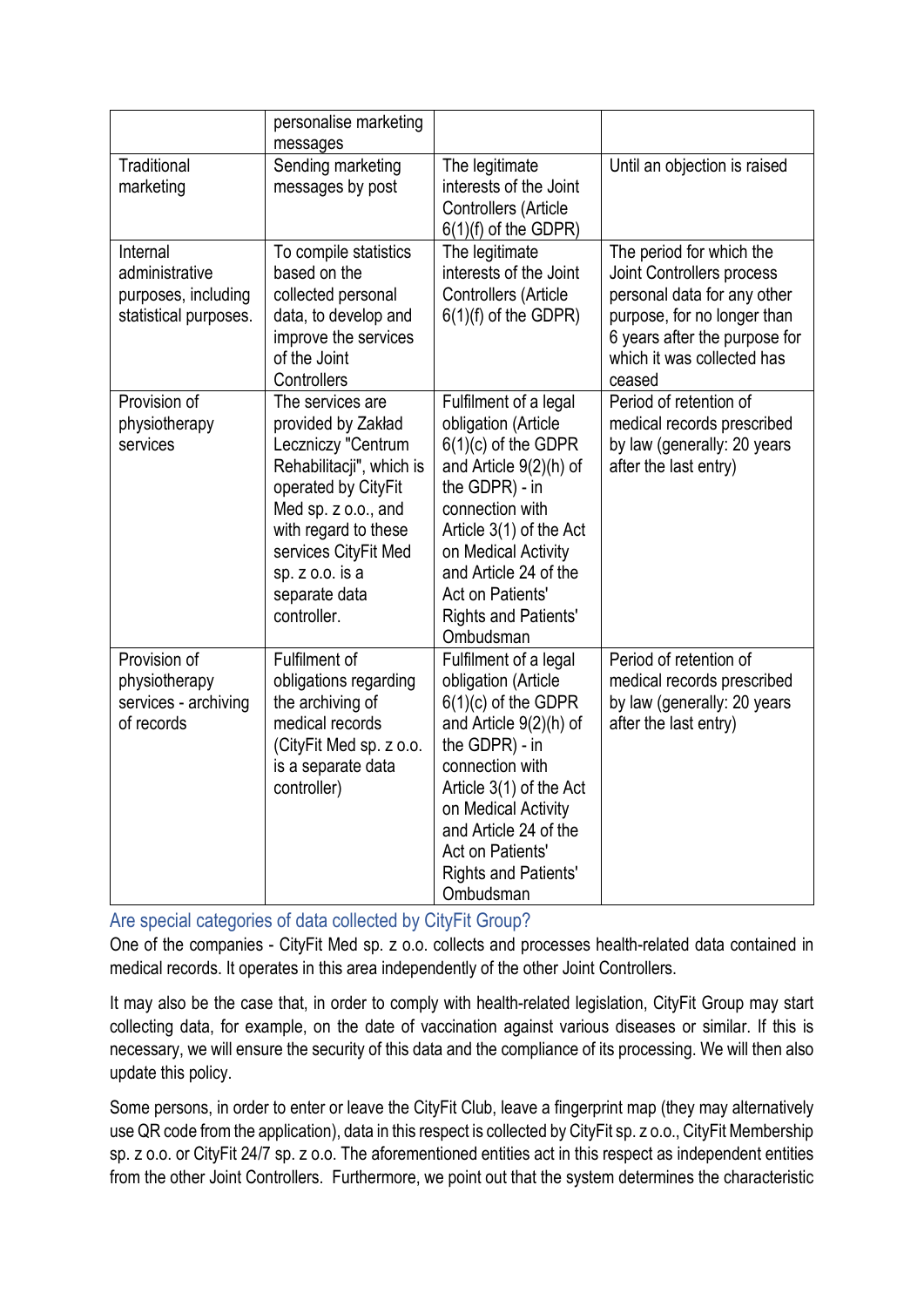points of the fingerprint, connects them with lines and thus creates a fingerprint map and does not process the real fingerprint. This security feature does not allow the data to be used by third parties.

## <span id="page-5-0"></span>To whom may personal data be made available?

In connection with the activities of the Joint Controllers, your personal data may be entrusted to and made available to the following entities:

- 1. entities that help provide the Joint Controllers' services to you, including organising competitions and promotional activities;
- 2. to third parties that perform audit or inspection activities for the Joint Controllers;
- 3. providers of information systems and analytical and hosting services;
- 4. providers of credit card payment and debt collection services;
- 5. companies conducting satisfaction surveys,
- 6. providers of advertising services connected with cookies and similar technologies in accordance with the appendices to this Policy;
- 7. companies providing additional medical insurance, such as Medicover;
- 8. companies providing CityFit services in their own packages such as Medicover Sport, Benefit, PZU Sport etc.
- 9. courier and postal companies,
- 10. companies providing legal and other services to ensure your safety in CityFit Clubs;
- 11. in the field of physiotherapy services within the medical record systems the National Chamber of Physiotherapists and NFZ.

#### <span id="page-5-1"></span>Consent revocability

When we process data on the basis of your consent, then any consent given may be withdrawn at any time. Please note that withdrawal of consent is only effective for the future and does not affect the lawfulness of the processing carried out on the basis of consent before its withdrawal. If you withdraw your consent to the processing of your personal data for direct marketing purposes, your data will be deleted without undue delay.

## Rights of data subjects

You have the right to:

- 1. request access to the content of your personal data,
- 2. request data rectification,
- 3. request data deletion,
- 4. request the restriction of data processing
- 5. request data portability,
- 6. object to the processing of your data,
- 7. withdraw consent for processing at any time without affecting the legality of processing performed on the basis of consent before its withdrawal.

You have the right to lodge a complaint with the President of the Personal Data Protection Office (to the address of the Personal Data Protection Office, ul. Stawki 2, 00-193 Warsaw, more contact information at https://uodo.gov.pl/pl/p/kontakt), if you consider that the processing of personal data concerning you violates the provisions of the GDPR.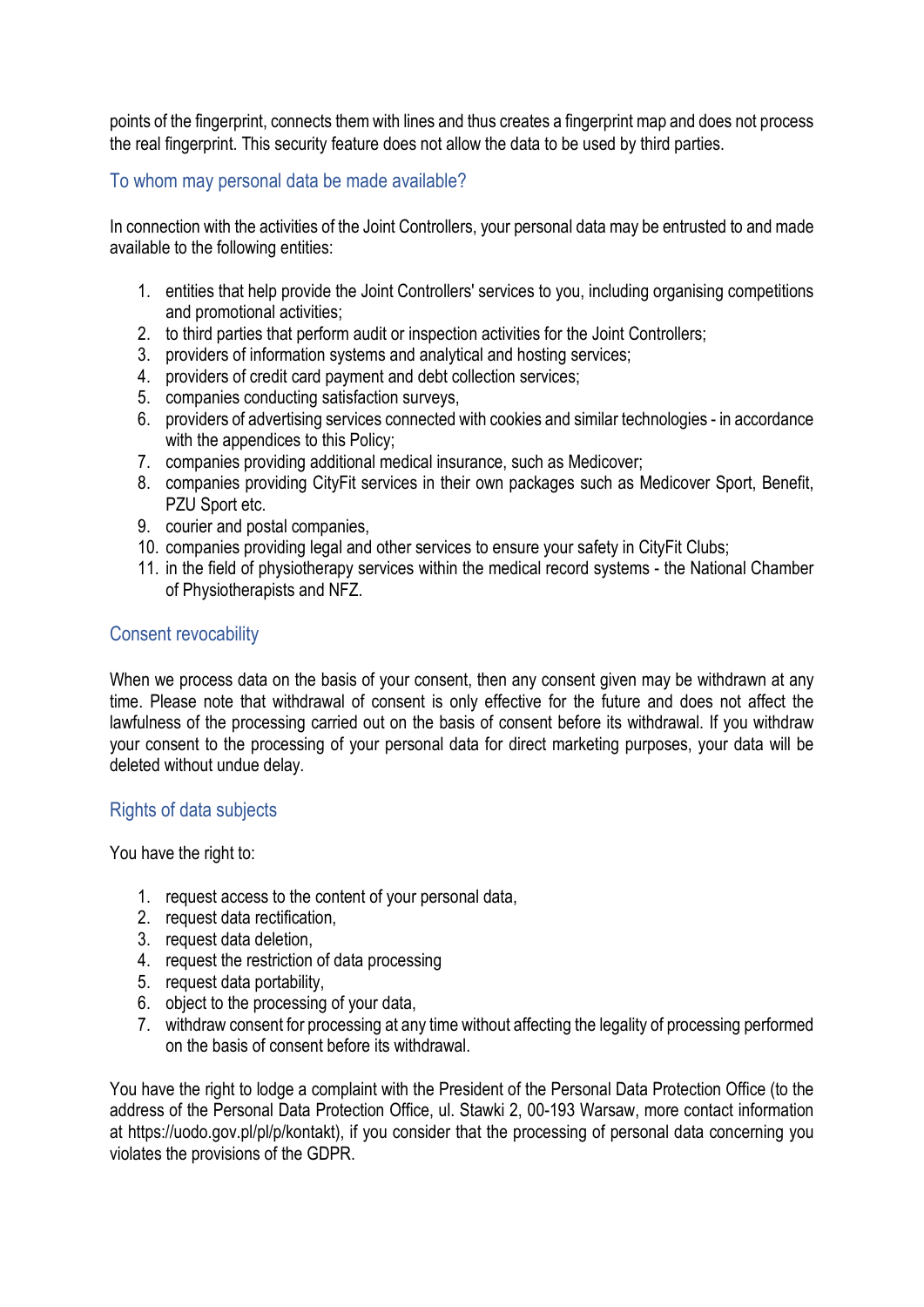#### <span id="page-6-0"></span>Main content of the arrangement between the Joint Controllers

The membership contract is concluded with CityFit Membership sp. z o.o., CityFit sp. z o.o. or CityFit 24/7 sp. z o.o. The Group-wide website and interface for the provision of services to you is operated by CityFit sp. z o.o. CityFit Membership sp. z o.o., CityFit sp. z o.o. and CityFit 24/7 sp. z o.o. are responsible for marketing. The CityFit Management sp. z o.o. is responsible for contacting you and responding to your requests and notifications. Physiotherapy medical services are provided by CityFit Med. sp. z o.o. Legal, administrative and accounting matters are handled by Keen Property Management sp. z o.o.

If you are interested in the other main content of the arrangements between the Joint Controllers, we provide this kind of information upon your request. You are welcome to contact us in accordance with the section "Contact point for data subjects".

#### <span id="page-6-1"></span>Contact point for data subjects

The Joint Controllers have agreed that the point of contact for the protection of your personal data is **CityFit Management sp. z o.o.** You may exercise the above rights by writing to the following address:

#### **CityFit Management sp. z o.o.**

al. Jana Pawła II 27 00-867 Warszawa marked "do Inspektora Ochrony Danych" ("to the Data Protection Officer"),

or by sending an e-mail to CityFit Group Data Protection Officer: [iod@cityfit.com](mailto:iod@cityfit.com)

#### <span id="page-6-2"></span>Information on data provision requirements

Providing your personal data collected by the Joint Collectors is

- 1. with regard to medical and financial records required by statutory provisions, and failure to provide data may result in the inability to provide you with services. Data necessary to be provided are marked as required.
- 2. with regard to concluding a contract required in order to conclude and perform the contract connecting you with one of the CityFit Group companies. Without providing the data it will not be possible to provide the services covered by the given contract. Data necessary to be provided are marked as required.
- 3. with regard to marketing purposes voluntary, but the provision of such data is subject to its processing for marketing purposes.

## <span id="page-6-3"></span>Change of Policy

We want to ensure that the Privacy Policy complies at all times with current legal requirements, new guidelines from data protection authorities and reflects the current data processing processes at CityFit Group. Technologies and data processing requirements in new technologies may also change. This means that we may, and sometimes will, need to modify this Privacy Policy in the future. If we introduce new services or change our current services, we will also update this Policy.

With each change, a new version of the Privacy Policy will be posted on our websites with an appropriate notice. We will endeavour to ensure that the manner in which changes are communicated is transparent.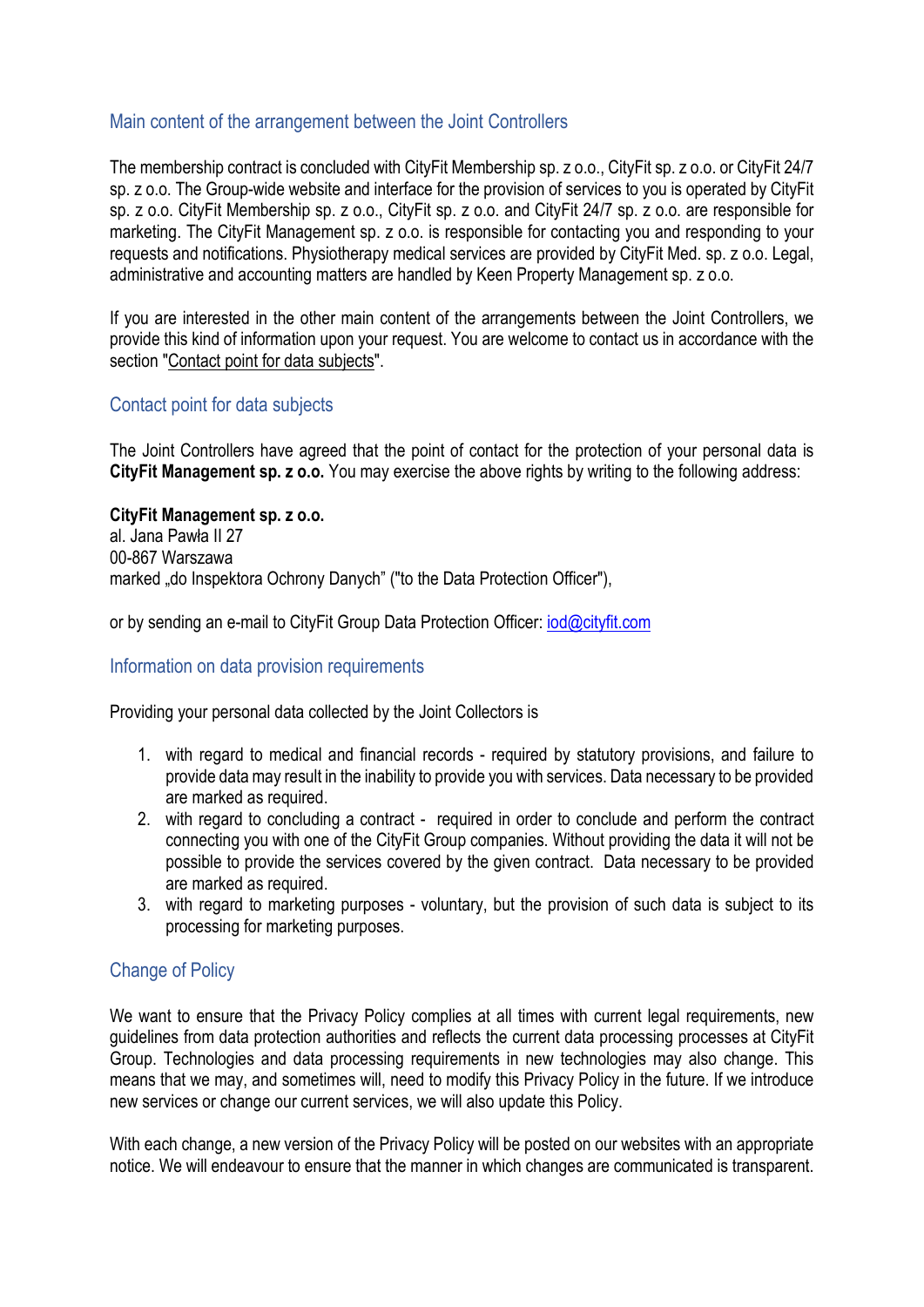The notice may take the form of an information box or, especially if the changes are more substantial, it may be sent by e-mail. The amended Policy will apply in its new wording from the date of notification of the change.